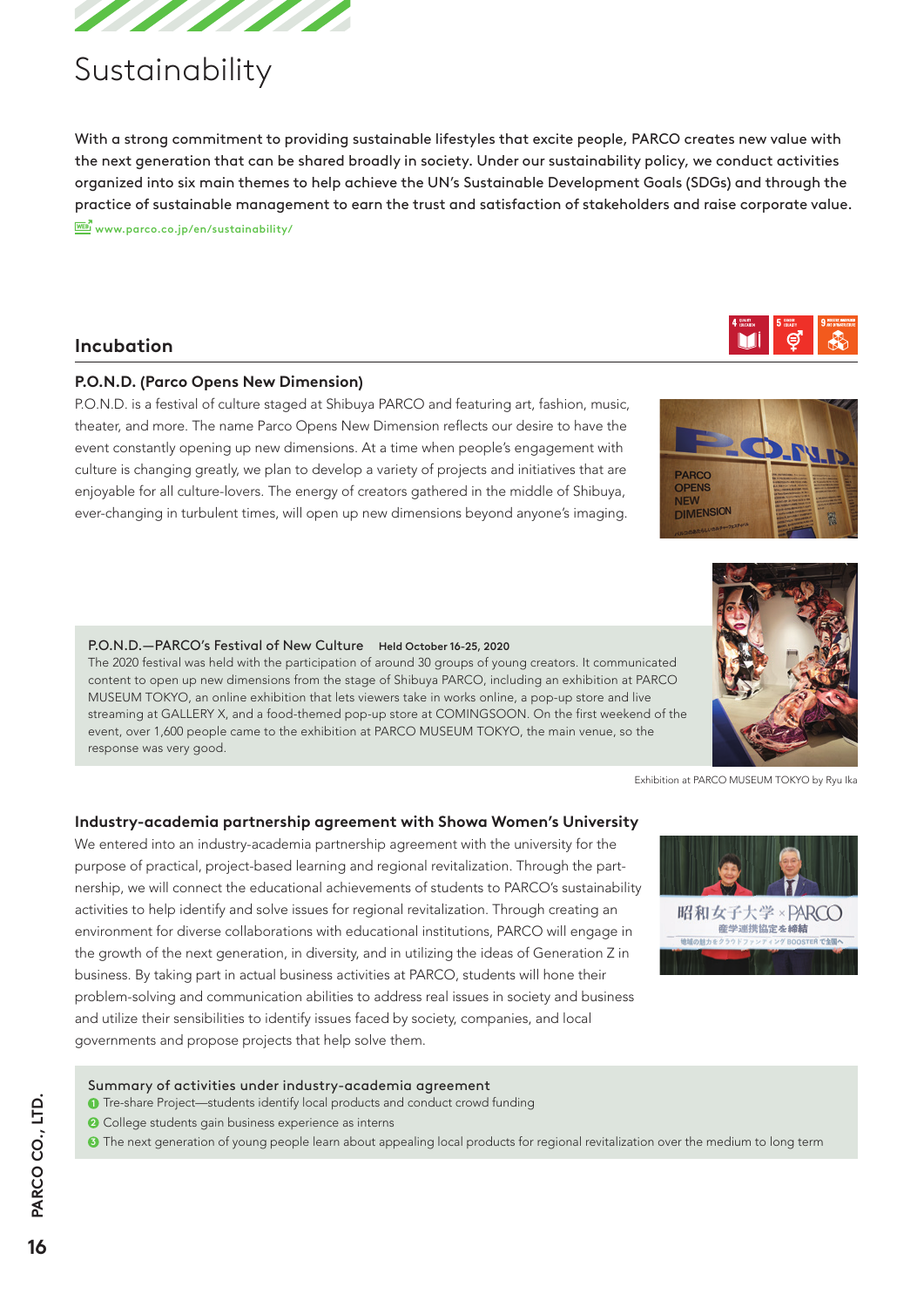# **Diversity**



### **Promoting diverse work styles**

To foster a corporate culture where our unique personnel can generate new ideas through diverse work styles, PARCO promotes initiatives to realize a diverse organization that is free of prejudice against the LGBT community. As part of our efforts to create an environment and structure that allows all employees to express their individuality while enjoying a fulfilling career, we have established LGBT-related regulations and a leave system.

#### LGBT Consultation Center

A consultation center has been established for inquiries about LGBTrelated workspace issues and systems.

#### Same-Sex Partnership System

PARCO recognizes same-sex partners as having a relationship equivalent to marriage. Employees just need to complete a set of company procedures for the rules to apply. In addition, the same rights are recognized for de facto heterosexual marriages.

#### Gender Transition Support Leave

Employees who take a leave of absence for hormone therapy, gender confirmation surgery, or pre- and post-operative medical examinations may use any expired annual paid leave arising from the most recent two-year period.

### **Supporting work styles that do not require a specific workplace**

We are promoting mobile work to further raise per-hour productivity. For example, employees whose jobs frequently take them out of the office are able to make more productive use of their travel time. We also have a telework program to help employees balance their individual circumstances with job duties and to ensure corporate activities can continue when there are emergencies. The program had been limited to employees with time restrictions, but it was revised in April 2020 to allow all employees, in principle, to broadly utilize it. In addition, communication is being promoted and work expedited and condensed by utilizing and expanding digital technologies such as cloud services and mobile computers and smartphones for all employees.



Satellite offices also being utilized depending on the employee's home office environment



# **Environment**

## Shinsaibashi PARCO

## **Renovations and use of 100% renewable energy**

Shinsaibashi PARCO is in the renovated Daimaru Shinsaibashi North Building. The renovation made extensive use of the existing building to make the project more sustainable. The distinctive natural stone on the elevator-side wall was retained and utilized in the space design on the first, second, ninth, and tenth floors. Tiles inlaid with a gingko tree pattern that had been in the building's elevator hall, which were inspired by Midosuji's gingko-lined boulevard, were used in the flooring design on the first floor. The bronze sculptures that were on the outside walls and the mosaic tiles on the ceiling were also reused in the design as public art, and the pillars with fireproof coating that framed the existing building were covered in glass and reused in the space design. Moreover, for the sake of the environment, all of Shinsaibashi PARCO uses 100% renewable energy from hydropower.



Tiles inlaid with a gingko tree pattern were moved from the 1st floor elevator hall of the North Building of the former Daimaru Shinsaibashi department store

## Chofu PARCO

## **First shopping complex to acquire Eco Mark certification**

Chofu PARCO became the first shopping complex to acquire Eco Mark certification under the first version of the standard for commercial facilities (Eco Mark Product Type No. 509). The certification came after the complex met the six basic standards used by the program to make its evaluation consideration for the building and surrounding environment, environment-friendly facilities, efficiency of transportation and logistics, cooperation with tenants, eco-activities with customers, and environment-friendly facility management—and also scored highly in individual categories such as appropriate maintenance, management and operation of building facilities, consideration for the environment surrounding stores through measures taken for car and bicycle parking, reducing food loss through food drives, and contributions to local social welfare programs. As an Eco Mark-certified facility, we will work to maintain Chofu PARCO as an environmentally friendly complex that contributes to the local community and helps achieve a sustainable society.



 $17$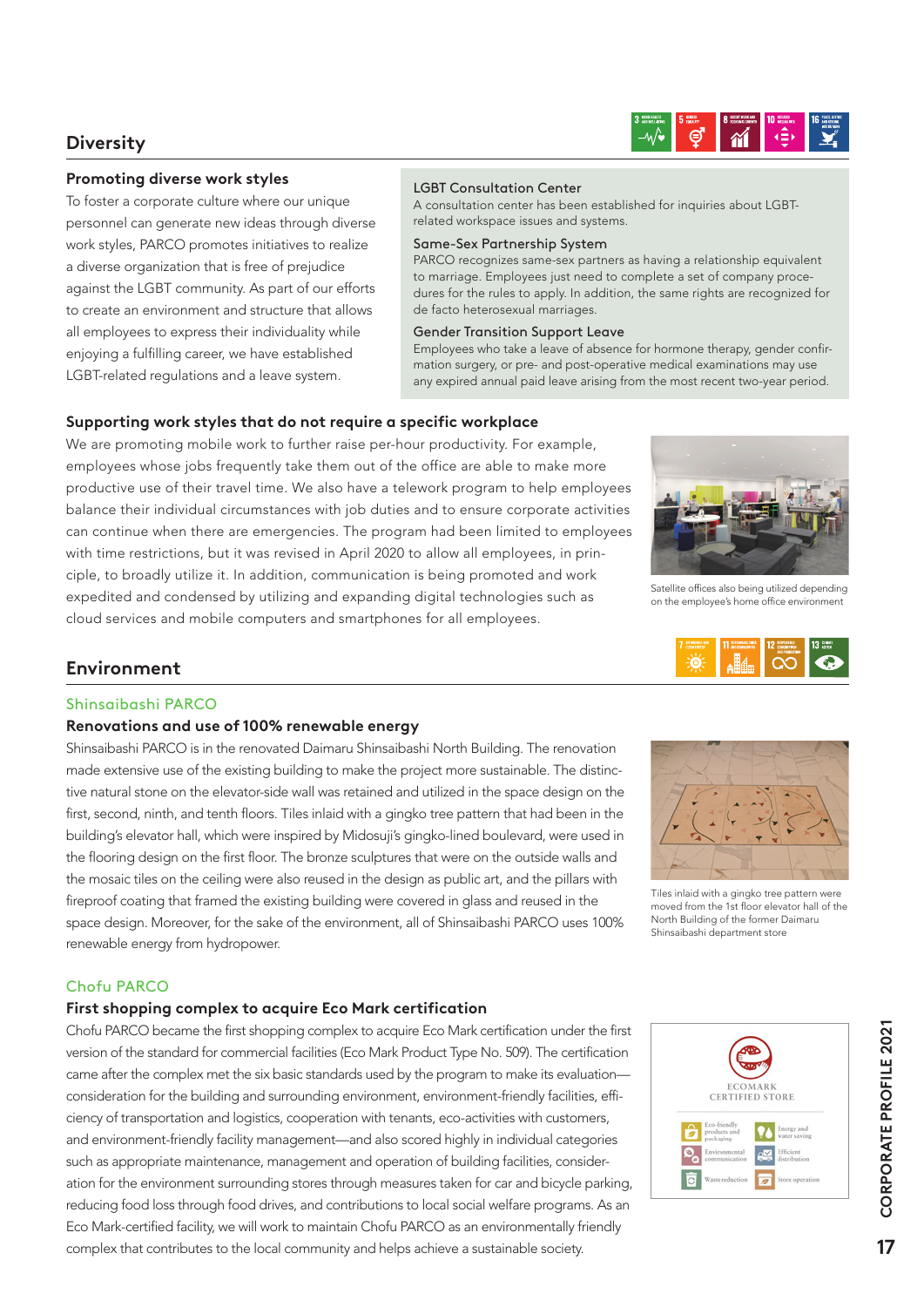# **Local Communities**



### BOOSTER

## **#Stand By Tohoku and Shizuoka MIRUI Project cheering each other on**

BOOSTER, a cloud funding service, provides a mechanism for people and organizations with specific aspirations to raise funds from individuals via the Internet. It gives a boost to fledgling projects by joining together the online and real worlds, including collaborations with PARCO stores, and sends these creative challenges out into the world. #Stand By Tohoku was launched in October 2020, ten years after the Great East Japan Earthquake, and provides support for local products from Tohoku's six prefectures. The Shizuoka MIRUI Project was started in January 2020 and supports new projects and solutions for business owners in Shizuoka Prefecture. These two programs mutually assist one another and cheer each other on to further accelerate consumption in support of their respective regions.

### Project No. 1 Shizuoka MIRUI Project

|           | Launched: January 2020                                                                  |
|-----------|-----------------------------------------------------------------------------------------|
|           | Members: Shizuoka PARCO, Matsuzakaya Shizuoka, The Shizuoka Shimbun and Shizuoka        |
|           | Broadcasting System and Crowd Funding BOOSTER                                           |
|           | Initiatives: Stores (Shizuoka PARCO, Matsuzakaya Shizuoka) and media (Shizuoka Shimbun/ |
|           | Shizuoka Broadcasting Company) provide advertising assistance to lead selected          |
|           | projects to success.                                                                    |
| Listings: | 19 projects listed (as of February 26, 2021)                                            |
|           |                                                                                         |



# Project No. 2 #Stand By Tohoku

|           | Launched: October 2020                                                                             |
|-----------|----------------------------------------------------------------------------------------------------|
|           | Members: Tohoku Standard Market (KANEIRI CO., LTD.), Sendai PARCO and Crowd Funding                |
|           | <b>BOOSTER</b>                                                                                     |
|           | Initiatives: Direction is provided from a unique standpoint for traditional crafts and local prod- |
|           | ucts spotlighted by Tohoku Standard Market. The store (Sendai PARCO) also pro-                     |
|           | vides advertising assistance for publicity that reaches Tohoku and all of Japan.                   |
| Listings: | 3 projects listed (as of February 26, 2021)                                                        |



## Matsumoto PARCO

## **PARCO de Museum: A Collaboration between Matsumoto City Museum of Art and Matsumoto PARCO**

As a part of the Matsumoto Machinaka Art Project 2021 organized by Matsumoto City, Matsumoto PARCO opened a public museum, PARCO de Museum, using all of its top floor (the sixth floor) and rooftop, one of the very few museums in a shopping center in Japan. It will be open until February 2022 to host art exhibitions curated by Matsumoto City Museum of Art, whose main facility will be closed for a year for major renovations. With concerns about the impact on tourism from the museum's closure, we plan to publicize art and culture from PARCO de Museum to generate opportunities for creation, communication, visits, and purchases from the stage of Matsumoto, a city rich in history and culture. And with the motivation to travel and shop lagging due to the prolonged impact of the COVID-19 pandemic, we will create opportunities to honor art throughout the city to provide added value to the experience of shopping in real locations, create new flows of people, including tourists, and help enliven the downtown area.



PARCO de Museum Matsumoto City Museum of Art at Matsumoto PARCO Matsumoto PARCO 6th floor, rooftop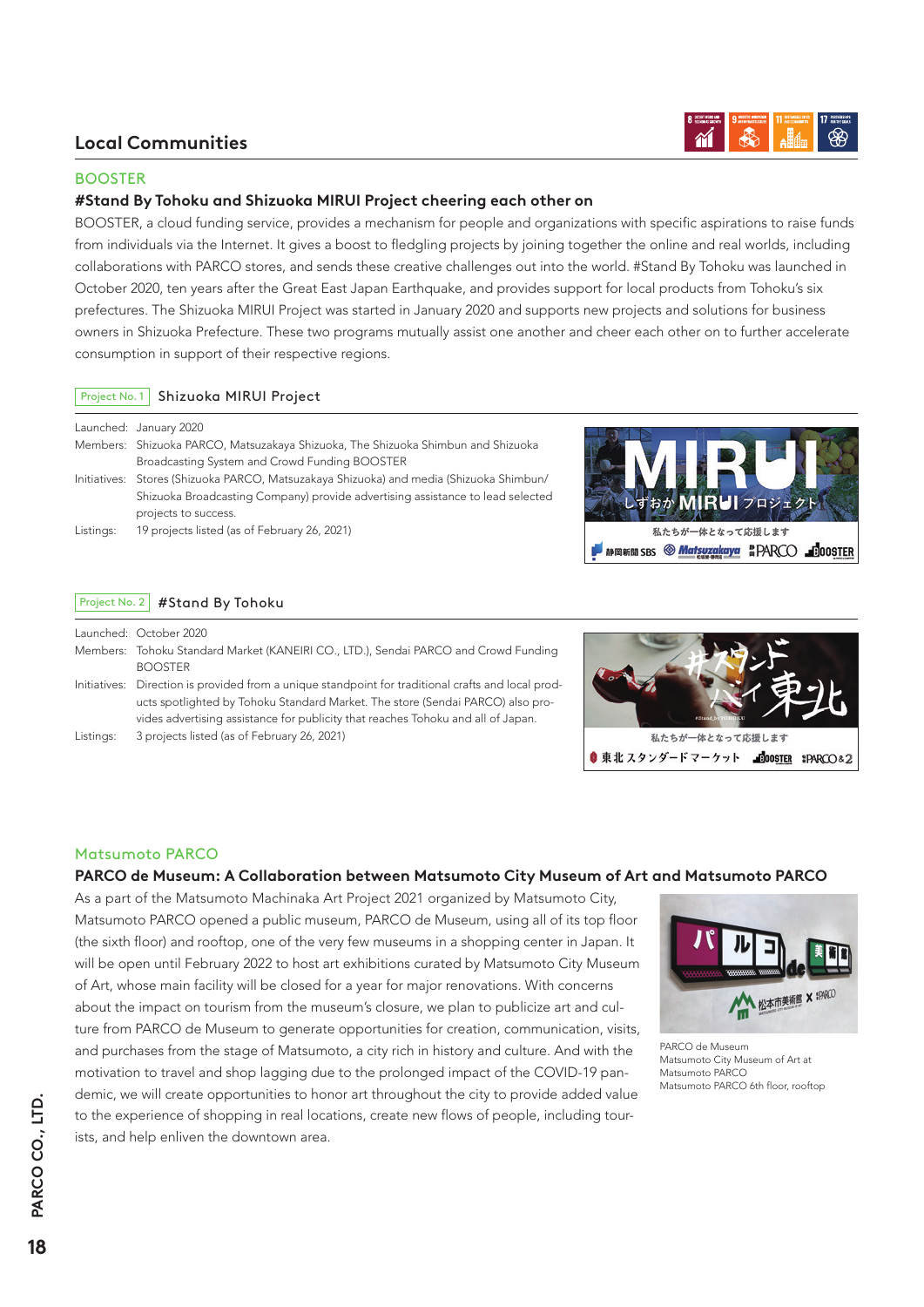

# **Medium-term Business Plan (FY2021-2023)**

We plan to incorporate sustainability into all corporate activities and promote projects while integrating sustainability with corporate strategy and to co-create in collaboration with the next generation, local communities and all other stakeholders to further develop our businesses. Guided by a sustainability policy of "Connecting diverse individualities and sensibilities and co-creating exciting, sustainable lifestyles with the next generation," we will promote activities in six main themes to also help achieve the SDGs



#### **Cultural value creation**

We will generate cultural value for the future and propose rich, sustainable lifestyles that allow for appreciation of this value

#### **D&I and fulfilling work**

We will create places where diverse personnel can flourish as we work to fully embody the values of diversity and inclusion

#### **For a carbon-free society**

We will collaborate with the other companies around us, starting with our partners, to help achieve a decarbonized society

#### **With the next generation**

We will promote incubation/innovation for a new era with people full of creativity and vitality

#### **Increasing local appeal**

We will actively participate in the community and through maintaining safe and secure environments help raise the appeal of local neighborhoods and districts

#### **Co-creation with stakeholders**

We will strengthen partnerships with stakeholders, including creators, tenants, and customers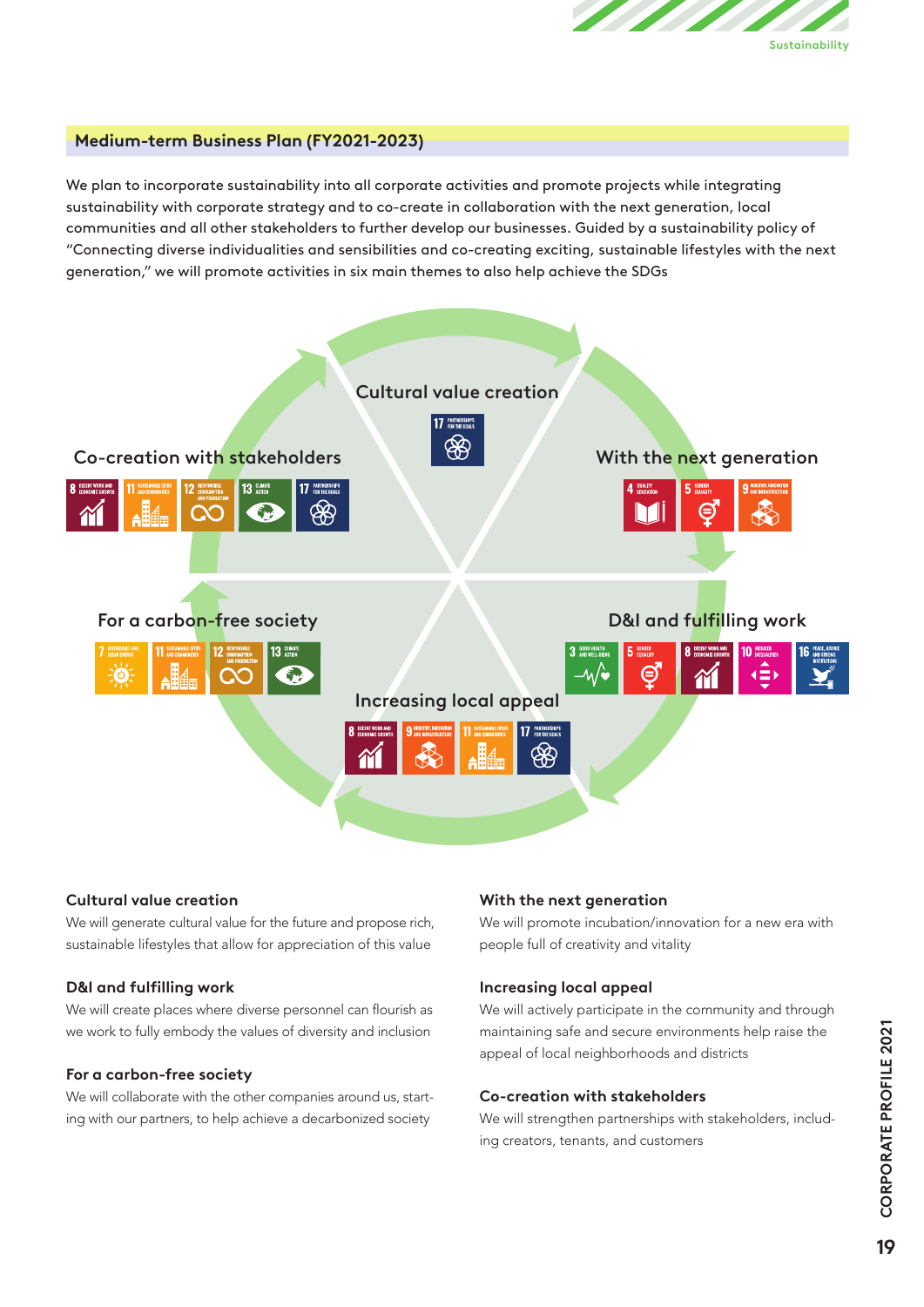# About PARCO

# Corporate Profile (As of February 28, 2021)

|                       | Company Name PARCO CO., LTD.                | <b>Employees</b> |                      | 662 <male 303="" 359,="" female=""></male> |
|-----------------------|---------------------------------------------|------------------|----------------------|--------------------------------------------|
| <b>Headquarters</b>   | 1-28-2 Minami-Ikebukuro, Toshima-ku,        |                  | (As of May 30, 2021) |                                            |
|                       | Tokyo 171-0022, Japan                       | Number of        | PARCO                | 18                                         |
|                       |                                             | Locations        | <b>ZERO GATE</b>     | 11                                         |
| Head Office           | Shibuya First Place Bldg. 8-16 Shinsen-cho, |                  | <b>BINO</b>          | 4                                          |
|                       | Shibuya-ku, Tokyo 150-0045, Japan           |                  | Others               | 34                                         |
| Founded               | February 13, 1953                           |                  |                      |                                            |
| Paid-in Capital       | ¥34,367 million                             |                  |                      |                                            |
| <b>Parent Company</b> | J. FRONT RETAILING Co., Ltd.                |                  |                      |                                            |

# Corporate History

| 1953 | Feb.  | Established Ikebukuro Station Building Co., Ltd.                                                                                                                                           |
|------|-------|--------------------------------------------------------------------------------------------------------------------------------------------------------------------------------------------|
| 1954 | Oct.  | With the capital participation of Marubutsu<br>Co., Ltd., the company shifted operations from<br>the management of the Ikebukuro Station<br>Building to the operation of department stores |
| 1957 | May   | Changed company name to Tokyo Marubutsu<br>Co., Ltd.                                                                                                                                       |
|      | Dec.  | Started operation of department store under<br>the name Tokyo Marubutsu                                                                                                                    |
| 1969 | Nov.  | Opened Ikebukuro PARCO                                                                                                                                                                     |
| 1970 | Apr.  | Changed company name to PARCO CO., LTD.                                                                                                                                                    |
| 1973 | Jun.  | Opened Shibuya PARCO                                                                                                                                                                       |
| 1975 | Aug.  | Opened Sapporo PARCO                                                                                                                                                                       |
| 1977 | Jul.  | Opened Tsudanuma PARCO                                                                                                                                                                     |
| 1980 | Sept. | Opened Kichijoji PARCO                                                                                                                                                                     |
| 1983 | Jun.  | Opened Shin-Tokorozawa PARCO                                                                                                                                                               |
| 1984 | Aug.  | Opened Matsumoto PARCO                                                                                                                                                                     |
| 1988 | Aug.  | Stock listed on the 1st Section of the Tokyo<br>Stock Exchange                                                                                                                             |
| 1989 | May   | Opened Chofu PARCO                                                                                                                                                                         |
|      | Jun.  | Opened Nagoya PARCO                                                                                                                                                                        |
| 1993 | Oct.  | Opened Hibarigaoka PARCO                                                                                                                                                                   |
| 1994 | Apr.  | Opened Hiroshima PARCO                                                                                                                                                                     |
| 2002 | Apr.  | Opened Shibuya ZERO GATE                                                                                                                                                                   |
| 2005 | Feb.  | Opened Pedi SHIODOME                                                                                                                                                                       |

| 2007 | Mar.                         | Opened Shizuoka PARCO                                                                                                                                |
|------|------------------------------|------------------------------------------------------------------------------------------------------------------------------------------------------|
|      | Oct.                         | Opened Urawa PARCO                                                                                                                                   |
| 2008 | Aug.                         | Opened Sendai PARCO                                                                                                                                  |
| 2010 | Mar.                         | Opened Fukuoka PARCO                                                                                                                                 |
| 2013 | Apr.                         | Opened Shinsaibashi ZERO GATE                                                                                                                        |
|      | Oct.                         | Opened Dotonbori ZERO GATE<br>Opened Hiroshima ZERO GATE                                                                                             |
| 2014 | Oct.                         | Opened Nagoya ZERO GATE                                                                                                                              |
| 2016 | Feb.                         | Opened Sapporo ZERO GATE<br>Sept. Opened Hiroshima ZERO GATE2                                                                                        |
| 2017 | Nov.                         | Opened PARCO_ya Ueno<br>Opened Kyoto ZERO GATE                                                                                                       |
| 2018 | Mar.<br>Sept.                | Opened Harajuku ZERO GATE<br>Opened Sannomiya ZERO GATE                                                                                              |
| 2019 | Mar.<br>Jun.<br>Aug.<br>Nov. | Opened Kinshicho PARCO<br>Opened SAN-A Urasoe West Coast<br>PARCO CITY<br>Opened Kawasaki ZERO GATE<br>Opened the new Shibuya PARCO                  |
| 2020 | Mar.<br>Sept.                | Became wholly owned subsidiary of<br>J. FRONT RETAILING Co., Ltd.<br>Delisted from Tokyo Stock Exchange<br>Real estate business (excluding some por- |
|      | Nov.                         | tions) transferred from Daimaru Matsuzakaya<br>Department Stores Co., Ltd.<br>Opened BINO Sakae<br>Opened Shinsaibashi PARCO                         |
|      |                              |                                                                                                                                                      |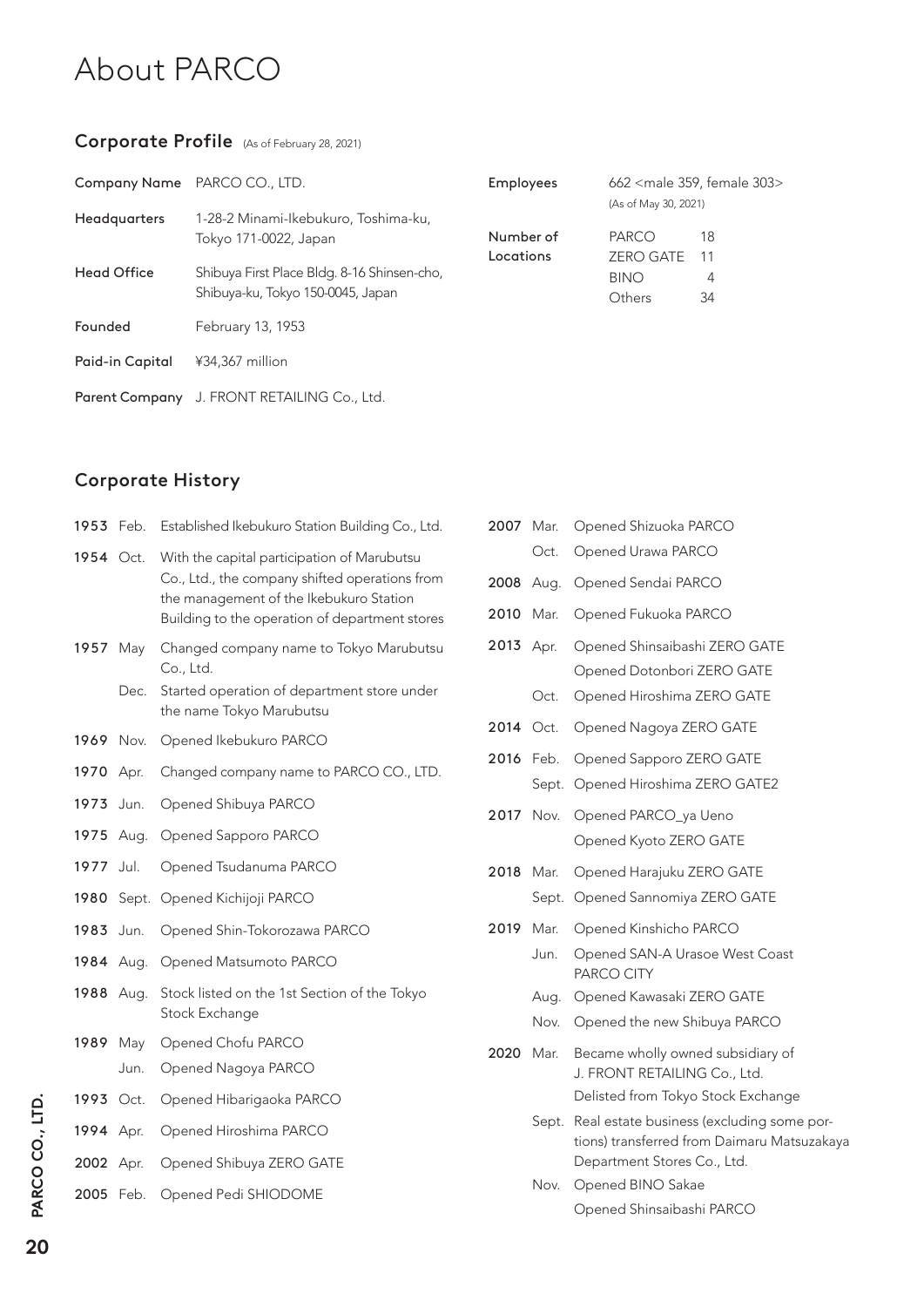# About the PARCO Group

The PARCO Group centers on PARCO CO., LTD. and includes PARCO SPACE SYSTEMS CO., LTD., which is involved in space creation and building management, PARCO Digital Marketing CO., LTD., which develops effective services and apps for commercial facilities that utilize digital, and PARCO (Singapore) Pte Ltd, which develops shopping complexes in Asia, creates software content, and provides consulting services for commercial facilities.



# Relationship within J. Front Retailing Group



CORPORATE PROFILE 2021 **21CORPORATE PROFILE 2021**